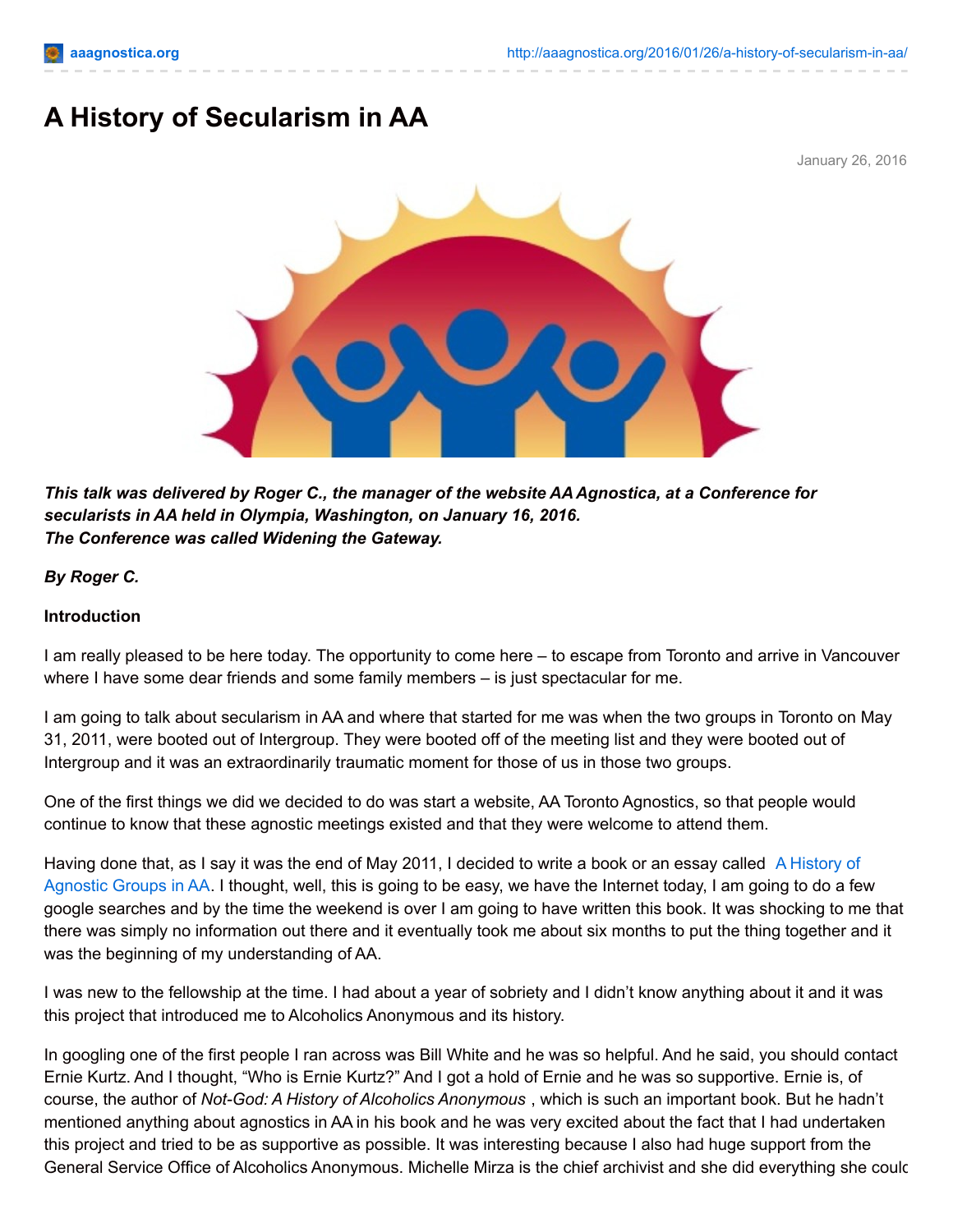to help me but there was no information in the archives about agnostic groups.

So I began to work on it. I began to work on the project. It was a lot of work. I eventually completed it and Ernie loved it. I am going to quote him here and it's partly ego that is causing me to do this but Ernie said: "I appreciate your work, and I am sure many others will. I also hope, with you, that this information will help atheists and agnostics in other, smaller places to be able to find comfort in AA… The fellowship owes you a debt of gratitude, though it may take time for them to realize that." I want you to know that it's been about five years and they still have not expressed their profound appreciation for "A History of Agnostic Groups in AA".

## **Origins of AA**

I want to start at the beginning because from the very beginning agnostics and atheists were a part of AA. Some of the first were people like Hank Parkhurst and Jim Burwell and Jim was part of the first of the two groups of AA. He was a member of the group in New York that met at Bill Wilson's house and he was anti-religious in a ferocious kind of way. So much so that a lot of members of his group were hoping he would either get drunk or go away. Over the years he was a very important part of AA and started a number of groups and meetings across the United States always remaining, if you will, faithful to his lack of faith.

In 1939 there was a big battle over *Alcoholics Anonymous*, the book, and particularly all of the references to God. I write about it in *The Little Book*. I put a little essay in there called The [Origins](http://aaagnostica.org/2012/09/16/the-origins-of-the-12-steps/) of the 12 Steps because I wanted to describe the battle that occurred. It was all about the God part in the book, in the Steps, and because of people like Jim Burwell changes were made to the Steps. The idea of "God" was changed to "God as you understand Him". That was Jim Burwell.

Bill Wilson at one point aftewards, after the Steps were changed, said "This was the great contributions of our atheists and agnostics. They had widened our gateway so that all who suffer might pass through, regardless of their belief or lack of belief." So if any of you were wondering why this Conference is called "Widening the Gateway" that's where the name comes from.

Bill was quite excited about that. He thought the solution had been found and he went on to say that it was a "ten strike", this change to the Steps. Obviously a reference to bowling and in The Little Book I write, "In hindsight, it was certainly not a 'ten-strike'. The ball didn't end up in the gutter but it turned out instead to be more of a 'split' rather than a 'ten-strike', with pins on both sides, and far apart."

You know, Bill actually understood over time that there was a problem. In "The Dilemma of No Faith", which he wrote in 1961 in the Grapevine – 1961, so we are talking twenty years after writing the Big Book, and it's actually one of the more dramatic things he ever said, I think – he said "In AA's first years I all but ruined the whole undertaking… God as I understood Him had to be for everybody. Sometimes my aggression was subtle and sometimes it was crude. But either way it was damaging – perhaps fatally so – to numbers of non-believers."

A few years later, in 1965, at a General Service Conference in New York, Bill did an inventory of AA's history, "the better to reveal the areas in which we can improve ourselves". I heard about this speech and so I sent an email to Michelle Mirza at the GSO and asked for a copy of it. But there is no written copy of this speech so she very kindly went to the trustees and they sent me a CD of it. I wrote an article about called [Responsibility](http://aaagnostica.org/2012/10/07/responsibility-is-our-theme/) is Our Theme which is on AAAgnostica. It's one of my favourites because of the things Bill says in that article and I am going to quote a few of them.

Bill talked about the hundreds of thousands of men and women who had come into AA over the previous 35 years and left. "Newcomers are approaching us at the rate of tens of thousands yearly. They represent almost every belief and attitude imaginable. We have atheists and agnostics," he said. "We have people of nearly every race, culture and religion."

And then he asked this question: "How much and how often did we fail them?"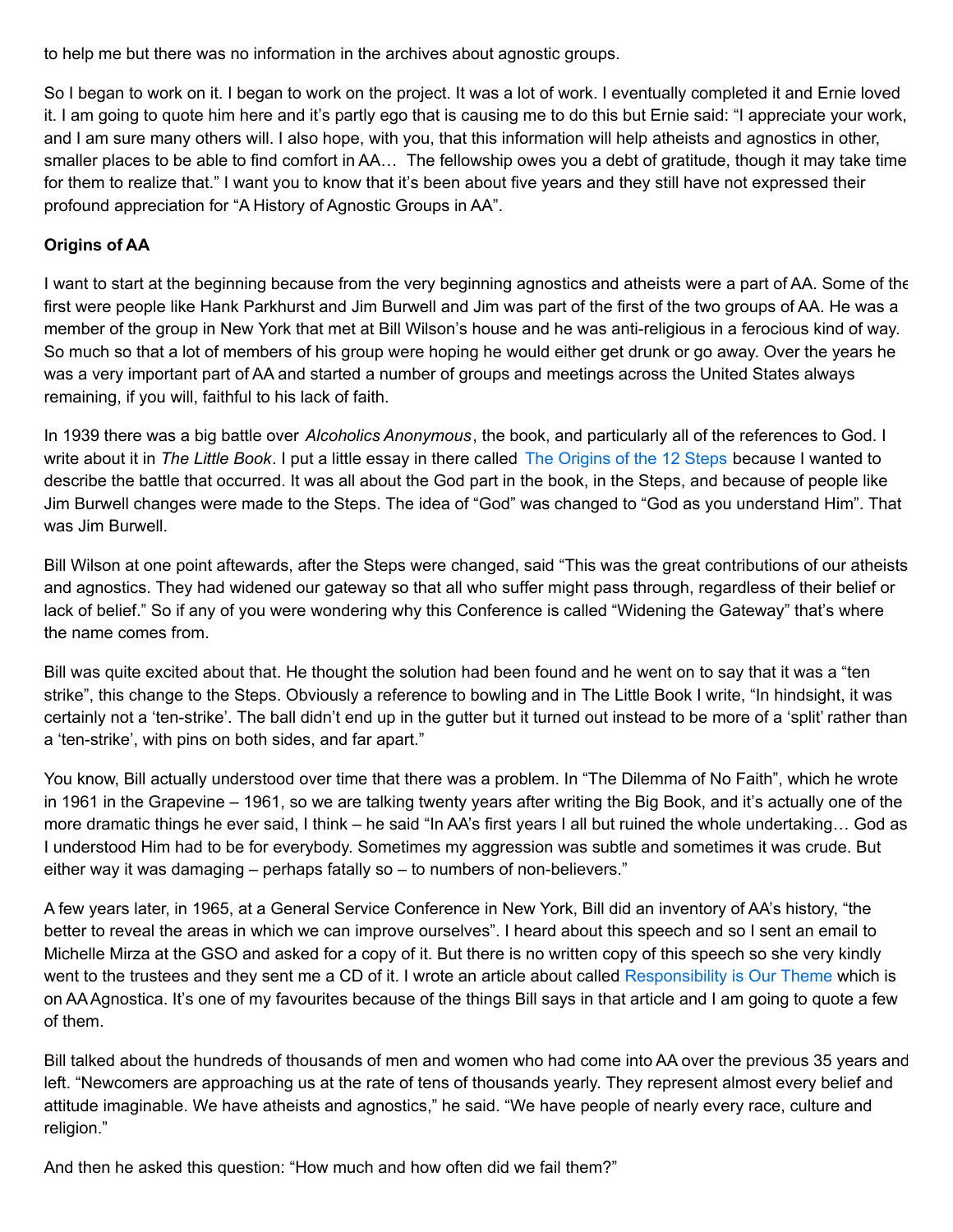In AA we are supposed to be bound together in the kinship of a universal suffering. Therefore the full liberty to practice any creed or principle or therapy should be a first consideration. Hence let us not *pressure anyone with individual or even collective views. Let us instead accord to each other the* respect that is due to every human being as he tries to make his way towards the light. Let us always try to be inclusive rather than exclusive. Let us remember that each alcoholic among us is a member of *AA, so long as he or she so declares.*

I'm running into all of this literature as I am writing "A History of Agnostic Groups in AA" after two groups were booted out if Intergroup in Toronto. And what I am trying to say is that secularism in AA is not a new issue nor is it an outside issue. Inclusivity – being bound together in the kinship of a universal suffering – is at the heart, the very core of our fellowship. It has to be at the very top of our priorities and not an afterthought. AA is an umbrella. When I first, by the way – I do go on, I apologize – when I first saw the flyer for this Conference and saw the title, Widening the Gateway, and read down through the agenda, I thought "I gotta be there!" Because to me this is pure AA. Reaching out to other human beings is, if you will excuse the expression, the very soul of AA. I would like, if we may, to applaud the organizers of this wonderful Conference.

#### **Quad A**

Okay, so apparently I am supposed to talk about the history of secularism in AA. So let me start with the first meeting, the first secular AA meeting, and it took place forty years after the origins of AA in 1935. It took place in 1975 in Chicago. That's the first meeting.

And it was founded by a guy by the name of Wilson, but not Bill, Don Wilson. In the early sixties he had tried AA and he had attended meetings for six months but left, put off by the religiosity. "I was unable to work it," he said, "because of the religious language in which the 12 steps are couched." He came back a decade later. His drinking had almost killed him.

This time he decided he had to tough it out no matter how hard. Some of us may be familiar with that. After about four years of sobriety, in the autumn of 1974, he gave a talk at a Unitarian Church, "An Agnostic in AA: How It Works for Me". The talk was well received and he ended up delivering it in several Unitarian Universalist churches and in fact one of the ministers encouraged him to start an AA meeting for atheists and agnostics.

The first ever meeting in AA explicitly for non-believers was held on January 7, 1975.

In Chicago. In a church.

The name of the meeting was Alcoholics Anonymous for Atheists and Agnostics which was very quickly shortened to Quad A. And Quad A has had a hugely interesting history in Chicago.

In 1995 an article was written about it in The Chicago Tribune while Quad A was celebrating its twentieth anniversary. It's a wonderful article and for some idiotic reason I have never posted it on AAAgnostica but I am going to in February. It's kind of the equivalent of the Jack Alexander article published in The Saturday Evening Post in 1941 only this one is for we agnostics in AA and it's called "A Different Road". That's the name of the article and it begins like this:

Six o'clock Saturday night and the drunks are having a party. This is news? It is when the party is in *Chicago's Second Unitarian Church on Barry Street. The drunks are sober, and the party is to commemorate the 20th anniversary of a controversial 12-step recovery group – Alcoholics Anonymous*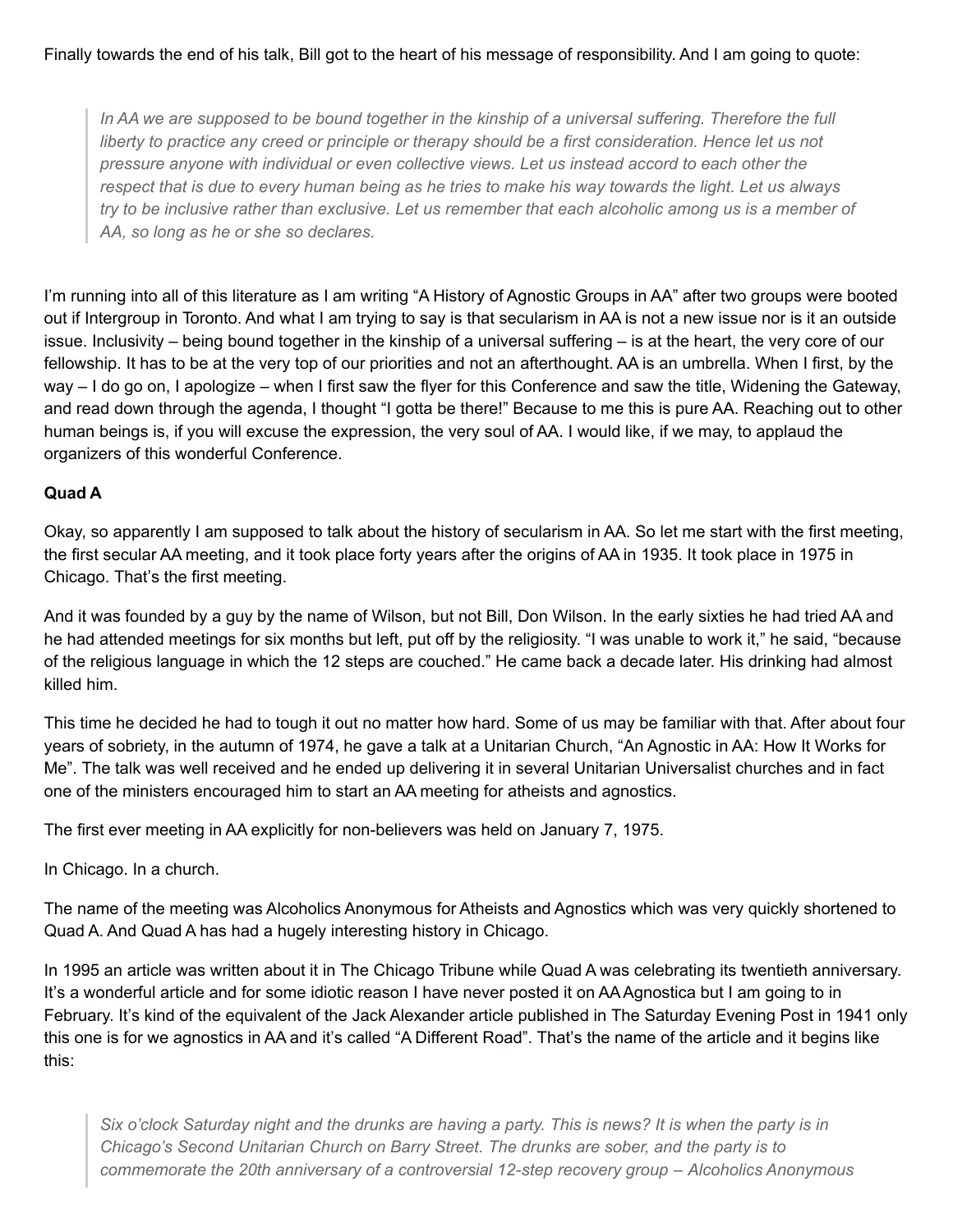Today Quad A is going strong. There are twelve meetings in Chicagoland. They are listed by the Chicago Intergroup in fact and one of the search options when you are looking for a meeting on the Chicagoland Intergroup site is called "Atheist / Agnostic". So you can actually look for those secular meetings in Chicago.

And there is something else I want to mention.

We generally get the impression that Santa Monica was the first Convention or the first collective gathering of agnostics in AA. That's the rumour. But it's wrong. On September 13, 2009, a Quad A Unity Conference was held and it was called "Beyond Alcohol and Addiction: Sobriety, Sanity and Serenity". And over a hundred people attended it. I've got a sixteen page leaflet which was sent to me by Chuck K. in Chicago while I was working on "A History of Agnostic Groups in AA". And it's wonderful! It contains, for example, the Conference schedule which included a number of speakers, terrific speakers. It includes an article about "A Man of Distinction", Don Wilson, who started the first group. It contains a copy of the 1995 article written in the Chicago Tribune called "A Different Road". It contains several versions of secular Steps and in the end it decides to describe AA in eight words, which is like four times two words. The first two words being "Quit Drinking". The second two words "Trust AA". The third two words "Clean House". And the last two words "Help Others". A pretty simple understanding of AA.

#### **We Agnostics**

So that was the first agnostic meeting, in Chicago, January 7, 1975. It would take five years for the next group of meetings to start. And that happened in California, that happened in Los Angeles, and that happened because of a wonderful guy by the name of Charlie Polachek.

If you want to read about Charlie, there is an article on AA Agnostica called Father of We [Agnostics](http://aaagnostica.org/2012/03/09/father-of-we-agnostics-dies/) Dies.

I talked to Charlie on the phone. He died at the age of 98. He told me, he was about 96 or 97 at the time, very proud, he says, "I am the daddy of We Agnostic groups!" Because he started the first group ever called We Agnostics, in 1980, in Hollywood in Los Angeles.

It was very hard for me to find Charlie. Very hard. I talked to people who would have known but didn't want to tell me, quite frankly. And I am going to talk about this a little bit later, but there were a number of people I talked to at the time, agnostics in AA, who pushed me away. They thought this is going to be far too controversial. And so, strangely enough, the fellow who told me about Charlie Polachek, was James Christopher, who started SOS.

When I talked to Charlie on the phone, again he was quite surprised. I told him that I was writing a book, writing an article "A History of Agnostic Groups in AA" and his response was "Really!" It was so exciting to him that we go public on this. It was so exhilirating to him that this would cease to be a secret within AA. Charlie described himself as both an atheist and a number of people I talked to described him as one of the most spiritual human beings they had ever met. I contacted his daughter Angeliska and shortly after his death – and I'm throwing this in because I just like it – she did a post online and talked about Charlie's favourite haiku and it goes like this: "In the midst of a meadow / a skylark singing / free from everything". I like haikus.

Around the year 2000 Charlie moved to Austin, Texas, where he again started a meeting called We Agnostics. He became friends with Nick H. who then started the second meeting for agnostics and atheists in Austin called "Children of Chaos". Nick is the chair of the host committee that is organizing a Convention for we agnostics, atheists and freethinkers in AA which is to be held, of course, in Austin in November of this year.

I will also note as well that Intergroup for Austin – Hill County, it's called – also lists "Atheist / Agnostic" as a "meeting type". So if you are looking for a meeting for atheists and agnostics in Austin there is a category called "Atheists / Agnostics" that you can click on.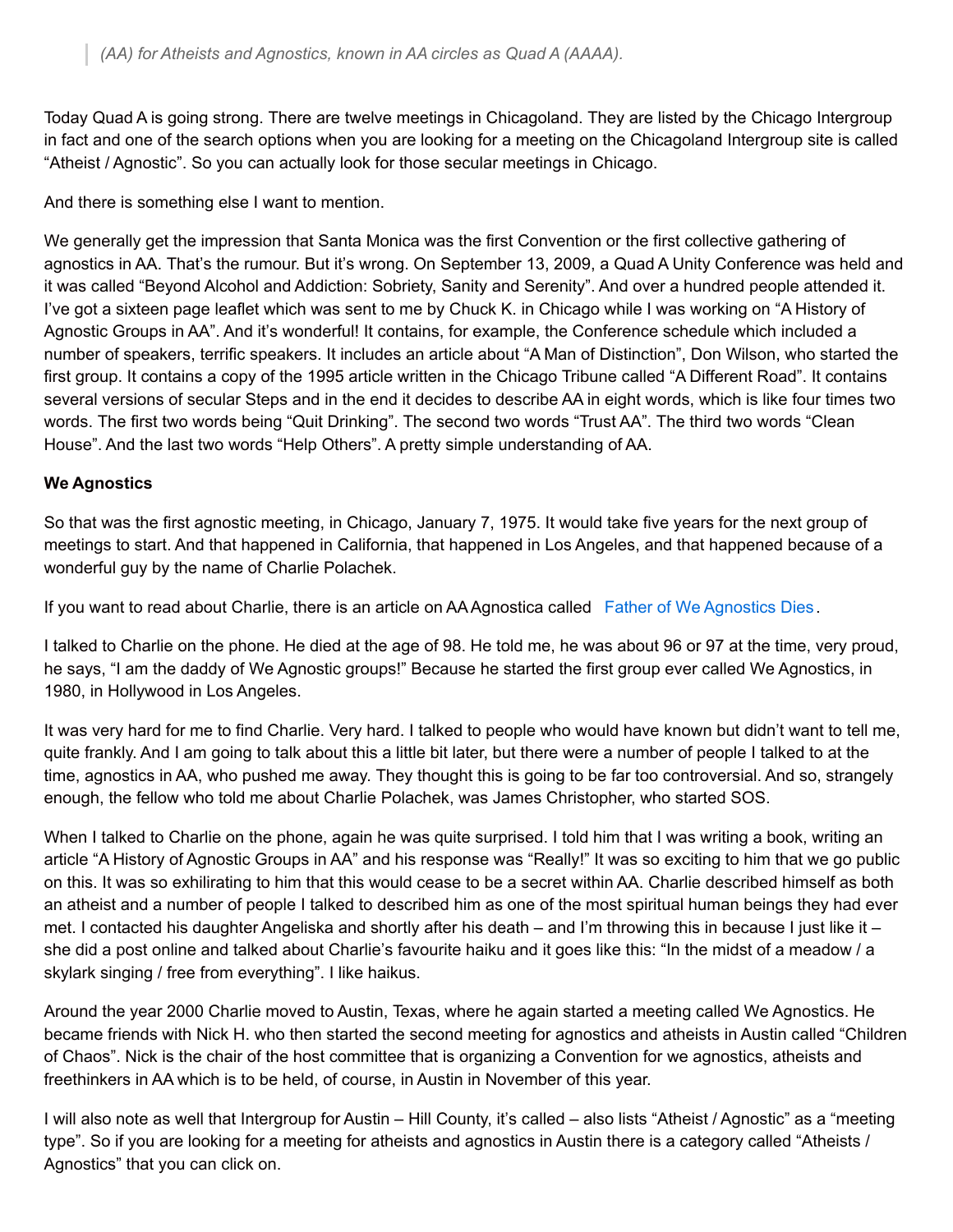By the way the meeting that Charlie started in Hollywood in 1980 still meets every Tuesday and it's going strong. AA and agnostic AA flourished in California in ways that it didn't flourish in other areas.

### **New York**

So now I would like to talk about New York. Because we had these meetings in Chicago and we had these meetings in California but there was nothing in New York, strangely enough.

So, a guy by the name of Harry, a Californian, placed an ad in – are you familiar with this? – it's called "Free Enquiry". It's a magazine that continues to exist today, it's published today for atheists and agnostics. So Harry wrote this little ad in Free Enquiry, he's a Californian, knew that the thing was circulated throughout America, and his ad was addressed to atheist and agnostic members of AA who were having trouble with the religious nature of many AA meetings.

So Harry does this ad. And strangely enough three people in New York answer it. They send a little letter to Harry. They don't even know each other. But three people from New York do this.

And in fact, that is what inspired the form on AAAgnostica for people wanting an agnostic group in their own community, which people complete, and then we hook them up. I have a dear friend, Chris, who lives in Fort Erie, and he is connecting people virtually on a daily basis who want to start agnostic meetings but don't know that there is anyone else in their area that wants to do that.

So, anyway, these three people write to Harry and Harry writes back and explains how the agnostic meetings work, the formats and all that stuff, and then he connects them together. They are Ada H., John Y. and David L. The first meeting was held at Ada's home on September 10, 1986. It was called We Atheists. It eventually moved to the Jan Hus Church where it still meets today and the name was changed to We Humanists. The three, Ada, John and David, met together for over a decade. For over a decade they went to these meetings together. Thank you Harry, in California.

David eventually moved to Pittsburgh. John Y. died on March 10, 2003. He was a co-founder of the Secular Humanist Society of New York City, a life-long resident of the Bronx and a veteran of World War II. Born in 1921, he got sober in 1962. Ada died in August, 2005, at the age of 83. She had more than 30 years of sobriety. She was a very passionate woman, a socialist and a very wealthy New Yorker. On her tombstone it says that Ada "started an Alcoholics Anonymous meeting for Atheists and Agnostics".

Today, there are sixteen meetings in New York City for agnostics, atheists and freethinkers in AA. Under the search again for meetings there is something called a "special interest" category where you can click on "Agnostic" and again find these meetings.

#### **Fear**

This is all in "A History of Agnostic Groups in AA". And I am going to come back to Toronto because this is where, for me, the whole story started.

It was on Tuesday evening, as I mentioned, May 31, 2011, that the Greater Toronto Intergroup voted to boot out the two agnostic groups.

The next morning I sent an email to the Toronto Star fully reporting on what had happened. Later I took a phone call from a reporter, Leslie Scrivener. Her story Does religion belong at AA? Fight over 'God' splits [Toronto](http://www.thestar.com/news/gta/2011/06/03/does_religion_belong_at_aa_fight_over_god_splits_toronto_aa_groups.html) AA groups appeared on the top of the front page of the Toronto Star, just a few days later, on Friday, June 3.

#### Why did I do that?

There was one simple reason. It struck me that this story should not be buried in the basement of a church. I was not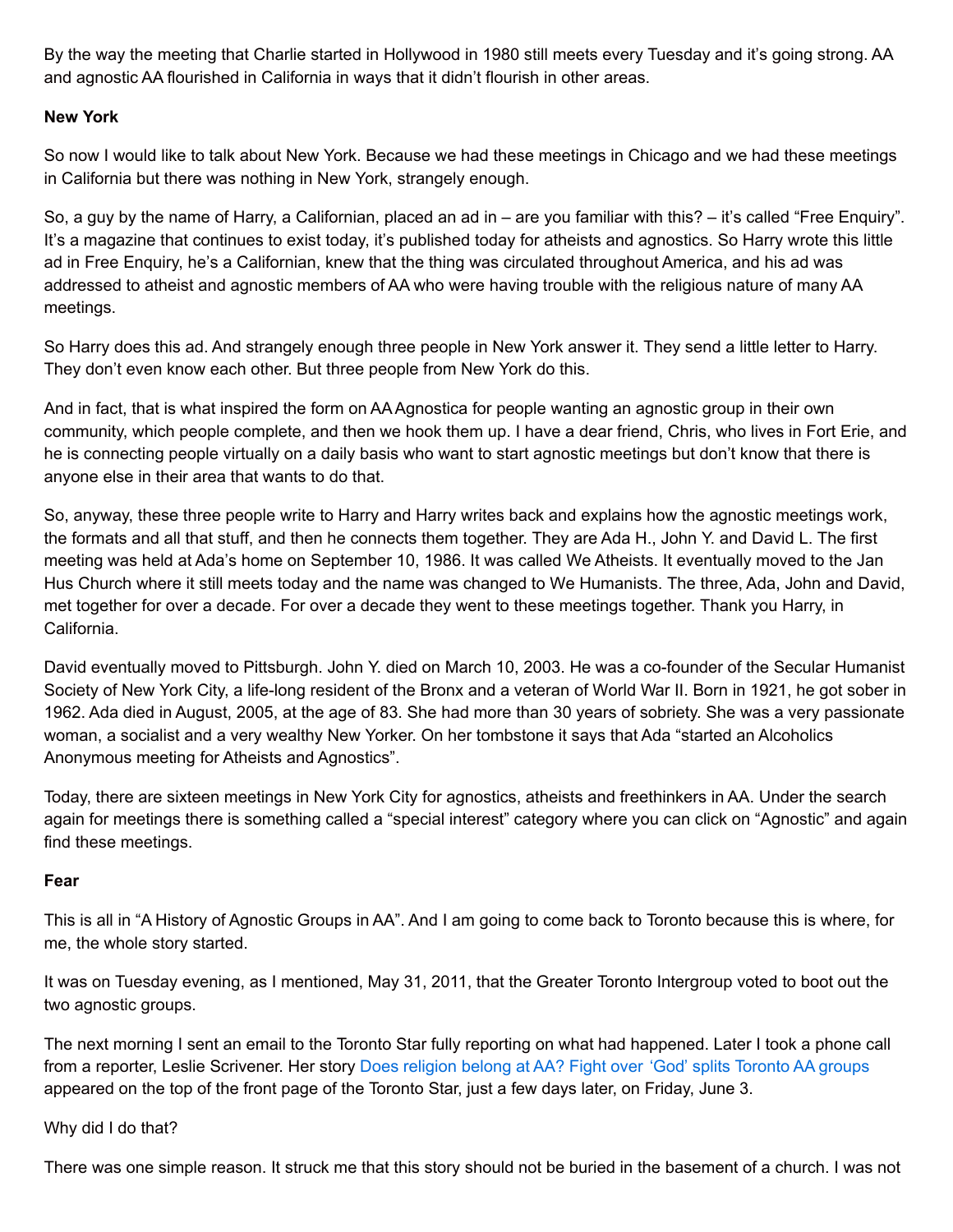prepared to let that happen.

I want you to know that it took me a couple of years to admit that I did that.

Because I was afraid. At the time I did it I had a year's sobriety and I was terrified that this behaviour was going to result in me relapsing. Because I had maybe violated a sacred principle in AA, Tradition Ten, "Alcoholics Anonymous has no opinion on outside issues; hence the AA name ought never be drawn into public controversy."

Well, I told myself, it's not an outside issue. It's a controversy about an inside issue and, dammit, it needs to be dealt with…

I was still afraid.

I want to talk now a little bit about fear. Because if I am going to be honest and talk about a history of secularism in AA, I'm going to talk about fear.

I was personally afraid again later on when I went to a number of follow-up Intergroup meetings. There were re-votes to whether to boot the groups, there were votes on booting other groups out, and I have to tell you that at those meetings I was afraid of being beaten up. For the only time in my life I felt afraid for my physical safety. Because there were true whackos at those meetings, who were extremely aggressive and extremely hostile.

It was terrifying. And I am not making any of this up.

You know, and strangely enough, Bill Wilson understood this sort of thing. In the 1965 talk I mentioned earlier he said, "Simply because we have convictions that work very well for us, it becomes quite easy to assume that we have all of the truth. Whenever this brand of arrogance develops we are sure to become aggressive. We demand agreement with us. We play God. This isn't good dogma. This is very bad dogma. It could be especially destructive for us of AA to indulge in this sort of thing."

Bill got it right. You'd think he had been at the Toronto Intergroup meetings. Or maybe the Vancouver Intergroup meetings. Or… But I think I will stop there.

I think we are familiar with fear as alcoholics. As drunks, we are often afraid of being attacked, of being called out, of being arrested. We are afraid of being hurt; we are afraid of hurting others. A few of us drank out of fear. In AA, we secularists are often afraid of being rejected by others in AA.

Fear, fear, fear. And it has affected and continues to affect the history of our secular movement.

Some examples.

One of my favourite websites and one of the earliest for agnostics and atheists in AA is called "Agnostic AA NYC". It's where the worldwide agnostic groups are listed. And it began, get this, in 2002. That's a long time ago.

However, on September 28, 2010, a GSO staffer wrote to the administrator of the website and pointed out that the website referred to addicts as well as alcoholics, still a "no-no" in old-school AA, and worse there was a secular version of the 12 Steps on the website. The GSO person wrote, "So we respectfully request that your group stop calling itself an AA group".

The modified 12 Steps, any reference to addicts were removed from the website. The website is financed by groups in New York and it's their call. I've also asked over the years, several times, that a link from that website be created to AAAgnostica. It's never happened. The fear here is of not being considered AA because of (1) references to addicts (2) secular 12 Steps and (3) an outside affiliation.

So, I think personally, in terms of the fear thing – I'm not unfamiliar with fear – but I'm also no longer a child. It's not as if my parents are telling me to do something and I've got to do it. It's not as if traditional AA says well you can't change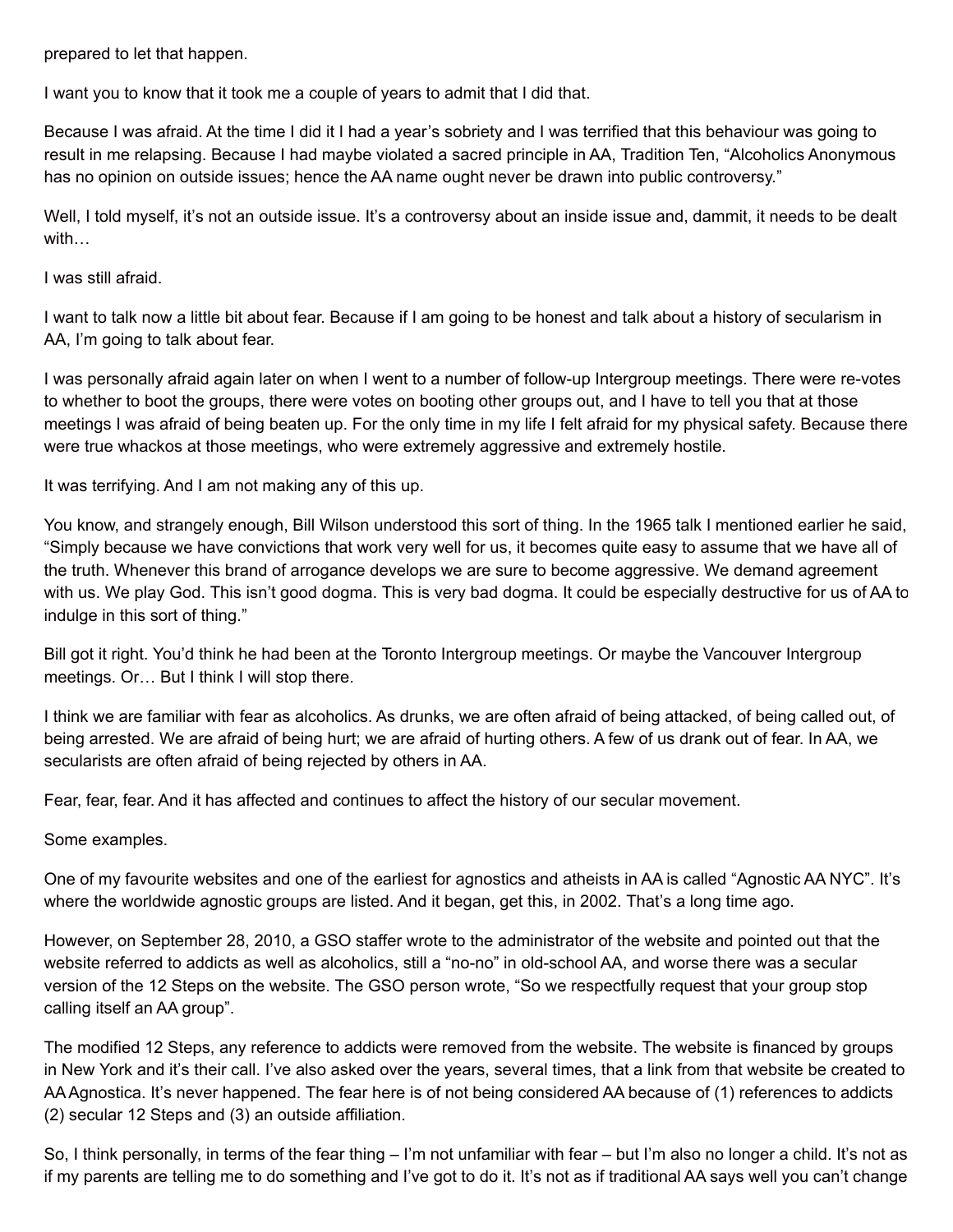the Steps… I'm an adult now. A certain amount of self-respect and integrity I think goes with that. And yet I acknowledge that the idea of fitting in and the idea of being welcomed are kind of key components in all human beings including we alcoholics but I just wanted to mentioned the topic and how I think it has played to a degree in our own history within AA.

# **Moving Forward**

Now I want to talk about moving forward.

And the first thing I want to talk about is literature. Because we have made such enormous progress in so many ways.

In 2011, the first book for agnostics in AA was published. It is called *Waiting: A Nonbelievers Higher Power* by Marya Hornbacher. She was of course a speaker at the Santa Monica Convention. Terrific book.

In 2013. I have a friend you may have heard of, Joe C. He started the Beyond Belief group in Toronto, he was one of the people who started it, and Joe C. and I are members of it. That's our home group. We meet there every Thursday. In 2013 Joe and I were in an incredible competition. He was working to publish *Beyond Belief* and I was trying to publish *The Little Book*: *A Collection of Alternative 12 Steps* . And I thought "dammit, no matter what happens I'm publishing this before he publishes his book". And he beat me, by about two weeks. I think both books are great. I really do. Joe's book *Beyond Belief* has turned out to be hugely helpful. It's a book of daily reflections. I know any number of groups across the world who use it, who will read the daily reflection, and then have a discussion at their meeting following that reading. So it's a very, very popular book.

I never planned to publish a book, a single book. But *The Little Book* just came to be. I was working with this woman Linda R. at the time and we were in touch with Gabe S. who was in England and Gabe had a collection of alternative 12 Steps and he sent them to us and I thought what an interesting idea a whole collection of alternative 12 Steps but we didn't have enough for a book and then we started looking for secular interpretations of the 12 Steps and found some terrific interpretations. *A Woman's Way Through the Twelve Steps*: Linda condensed that down into short interpretations of each of the Steps. I ran into Gabor Mate who had written *In The Realm of Hungry Ghosts* and he had an appendix with a secular interpretation of the 12 Steps so now we had two. And then we ended up having four. And then as I say I wrote a history of the origins of the Steps as well in that book and then we decided to publish it. And that was the beginning of publishing books of that nature.

In 2014, AAAgnostica published two more books. One was *Don't Tell: Stories and Essays by Agnostics and Atheists in AA* which were stories that had been published on AAAgnostica. And the other one was *The Alternative 12 Steps: A Secular Guide to Recovery*, which I love. I love this book. It was written actually in 1991 by two women, Martha Cleveland and Arlys G. but had been out of print forever. And yet I discovered it and I approached a publisher and said can I publish it and they said no, not without permission, so I spent a year tracking down Arlys G. and she got together with Martha and they said, yes, publish it, do a Second Edition. 1991: A Secular Guide to Recovery. Alternative 12 Steps. I am so honored and pleased to be able to have published that book.

There are of course all kinds of other books that have come out. *A Freethinker in Alcoholics Anonymous* which was reviewed by our friend Thomas here, written by John Lauritsen. A great book. What else do we have? *The 12 Step Philosophy of Alcoholics Anonymous* by Steve K, a Brit. But all I am saying now in terms of the history of secularism in AA is there is a huge amount of literature today.

And you know what? I wish I would have had it. When I got out of rehab, I wish someone would have been able to hand me a book, other than the Big Book, because I found the Big Book offensive from Day 1. I just wish that someone would have handed me something and said, "Here read this. You will be inspired". Today that can happen. And we should be very proud of ourselves for that.

There are all kinds of websites. Rebellion Dogs Publishing. Joe C. manages that website. There is AA Agnostica which has been kind of succeeded by AA Beyond Belief, by my good friend John S., who is now doing that website and